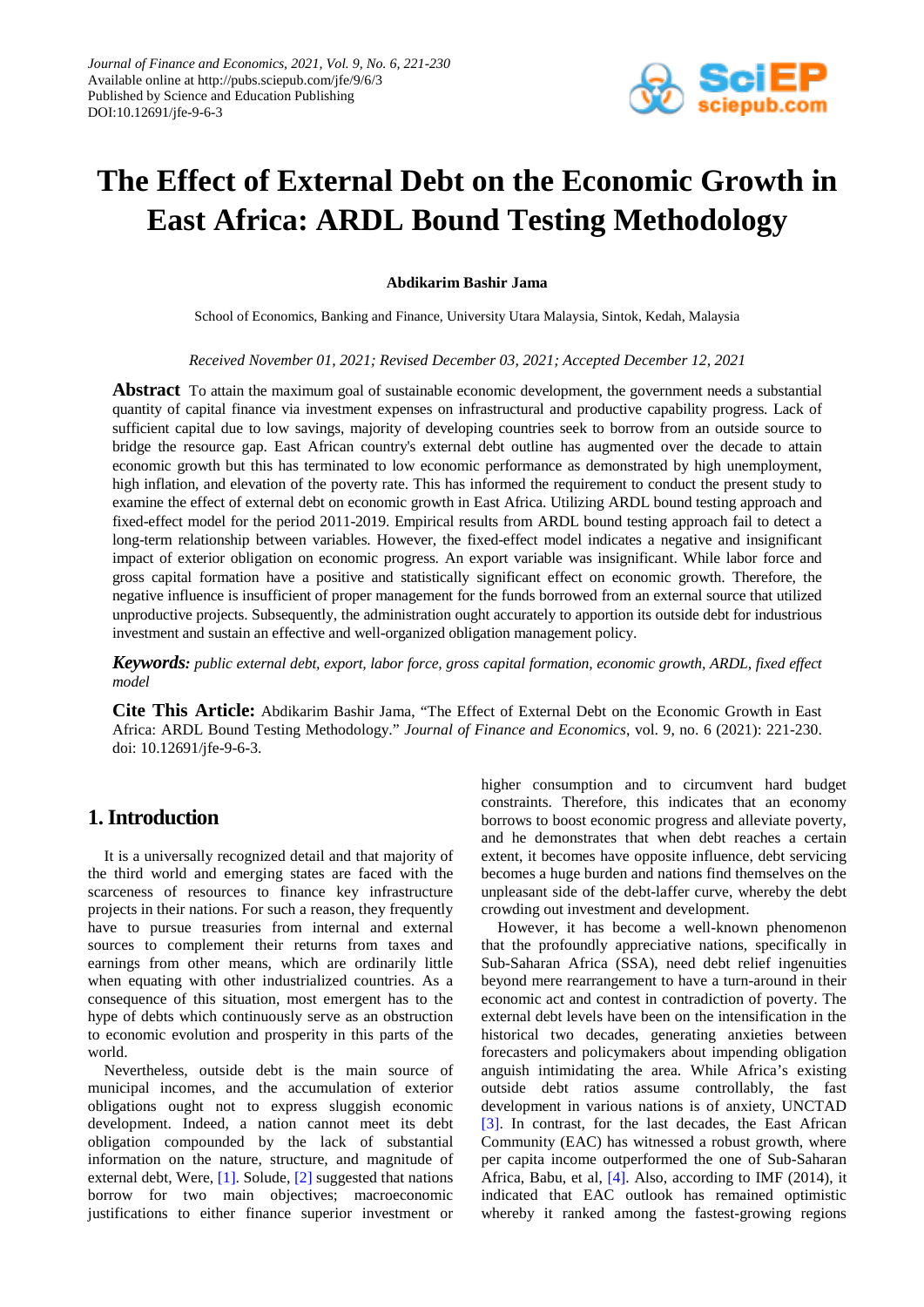economically for the past decades. Despite the presence of high economic growth, public debt remains one of the major challenges particularly the economic policy issues facing the EAC governments.

Also, there have been certain concern's for rapid enlargement of government expenditures of EAC over the years, many individuals contributed to the use of borrowing as one of the options by these nations to cover the deficits of the national budget as well as to balance the financial flows of state and to finance state investment. Thus, the proliferating public debt magnitudes in the region as illustrated in [Table 1](#page-1-0) initiated a greater concern among policymakers as to whether the EAC nations accumulating government debt has been mainly attributed to enhancement state expenditure over the years that is not harmonized with rising government income or the possibility that the greater public debt level to lead the stifling of economic development in the region, whereby the member nations decide to make a tremendous effort toward deepening economic and political association in the region.

**Table 1. External Debt of East African Community (National Currency Billions)**

<span id="page-1-0"></span>

| Year | Ethiopia | Kenya | Rwanda | Sudan | Mozambique |
|------|----------|-------|--------|-------|------------|
| 2011 | 861      | 102   | 146    | 211   | 649        |
| 2012 | 105      | 119   | 181    | 218   | 747        |
| 2013 | 126      | 138   | 231    | 225   | 132        |
| 2014 | 170      | 169   | 291    | 218   | 137        |
| 2015 | 205      | 198   | 345    | 214   | 143        |
| 2016 | 235      | 211   | 432    | 211   | 144        |
| 2017 | 262      | 262   | 483    | 217   | 160        |
| 2018 | 278      | 307   | 542    | 215   | 188        |
| 2019 | 283      | 342   | 621    | 222   | 203        |

Source Data: World Development Indicators.

Nevertheless, those demonstrate that the external debt has a positive impact on the economy do that from the point view that the external debt will enhance capital inflow, when utilized for productive ventures, accelerate the foundation of economic growth, and that capital inflow might be linked with managerial know-how, technology, and individual innovators well as the capacity to interact the foreign market. Thus, the above suggestions are in line with the view of the Keynesian Theory of capital accumulation as a catalyst for economic progress. For instance, this outcome was confirmed by the significant growth of Southeast Asian, and South American nations, whereby they were able to transform their economy using external debt, Momodu, [\[5\].](#page-8-4) However, external debt may have a negative influence on investment via debt overhang and credit-rationing problems, which will harm economic development, Eduardo [\[6\].](#page-8-5)

The proliferation fiscal deficit driven by the superior level of external debt servicing is the main threat to the growth of EAC, whereby a large accumulation of debt exposes the countries to a high debt burden. Not only that, most of the sampling countries suffer other macroeconomic downturns, such as high inflation, unemployment, poverty, lack of foreign investment, poor regulatory quality, and high corruption practice. Therefore, the study pursues painstakingly and empirical postulate the significant impact of East African country's external debt on their economic development and state a logical summary. The outcome of this study will be substantial due to policy recommendations that will be offered based on its results. The upcoming section reviews several sections of literature, subdivision three focuses on the approach, and segment four displays the data analysis and clarification, while the final subdivision offers the inference and commendations.

# **2. Literature Review**

# **2.1. Theoretical Literature Review**

There is no clear theoretical or empirical clarification for the debt progress relationship, and the major aspects of both theoretical and empirical results indicated a negative association. The Harrod-Domar evolution model offers the greatest fundamental link among savings and the rate of economic development, whereby based on the model capital buildup in the procedure of investments is vital for development. Outside debt is perceived as wealth assisting to close the financial gap in developing nations to promote economic progress, Eaton [\[7\].](#page-8-6) However, the literature has stated five canals via which exterior debt might influence progress negatively. Firstly, the obligation overhang hypothesis can be well-defined as a condition in which the estimated reimbursement on foreign debt reductions short of the votive worth of the obligation, Krugman, [\[8\].](#page-8-7)

Also, debt overhang can be dived into two major segments namely, the narrow traditional and broader versions. Next, there is a crowding-out impact of outside obligation. Debt overhaul weight on regime declines public expenditure, counting expenditure on social savings including health and education which are essential for economic output. Also, an enormous obligation burden indicates that administration short tern income must be utilized to facilitate debt, thus crowding out community investment into the economy, Yiagadeesen & Serieux, [\[9\].](#page-8-8) Thirdly, the growing influence of different high debt burdens via the equilibrium of expenditures account is referred to as liquidness restriction hypothesis or import comparison influence. Finally, it's essential to mention that the debt-growth canal can be traced to the straight influence of the debt assumption as postulated by Fosu [\[10\].](#page-8-9) Therefore, obligation overhang, the crowding-out impact, and liquidness limitation postulates indicate an indirect harmful influence of exterior debt on the economic progress via decreasing investment level.

## **2.2. Empirical Literature**

Many prior researchers investigate the nexus between outside obligation and economic evolution, and most of those studies found inconclusive findings. Therefore, the following studies found a positive link between external debt and economic growth. For instance, a study made by Alwi et al [\[11\]](#page-8-10) examined exterior debt and economic development in Malaysia, from 1977 to 2016 using Autoregressive regressive disturbed lag, Bound testing, and cointegration. The research initiates a positive association between external obligation and economic development. Morobh [\[12\]](#page-8-11) investigated external debt and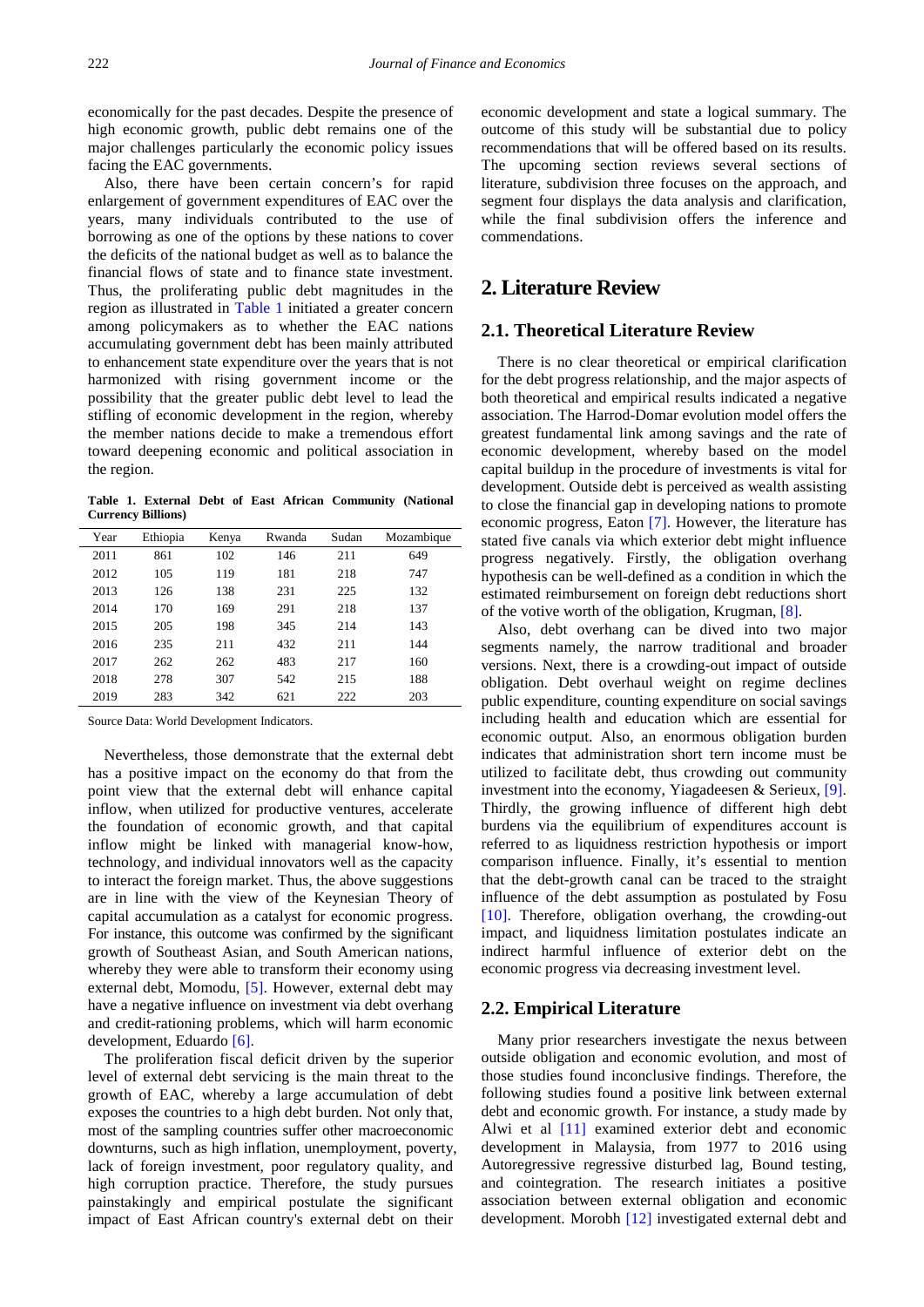economic growth in Tanzania, from 1970 to 2015 utilizing the Granger causality, cointegration, and ordinary least square. Empirical results indicated that the external debt stimulates the economic output during the study period.

Likewise, Matuko and Asafo [\[13\]](#page-8-12) postulated external debt and economic output in Ghana, from 1970 to 2017, using cointegration, unit root test, and error correction term. Findings showed that external debt has a positive and statistically significant impact on the economic growth of Ghana. Ndubuisi [\[14\]](#page-8-13) examined external debt and economic growth in Nigeria, from 1985-2015 employing ordinary least square, augmented Dickfullary test, Johansen cointegration, and error correction term. Results showed that external obligation has a positive and statistically substantial influence on economic progress.

Furthermore, the study made by Udeh and Onwuka [\[15\]](#page-8-14) postulated outside debt and economic evolution in Nigeria, from 1980-2013 employing ordinary least square, augmented Dickfullary test, cointegration, and error correction term. The study found that external debt had a positive relationship with the gross domestic product in the short run. Kasidi and Said [\[16\]](#page-8-15) investigated exterior obligation and economic development in Tanzania, from 1990 to 2010 using cointegration. The external debt was institute to have a positive and significant effect on economic progress throughout the study epoch. According to, Sulaiman and Azeez [\[17\]](#page-8-16) postulated outside obligation and economic progress in Nigeria, from 1970 to 2010 using ordinary least square, augmented Dickyfullery test, unit root, and error correction term. Results from the error correction method indicated that the outside obligation has donated positively to economic growth.

On the other hand, various empirical papers institute a negative association between outside obligation and economic development. To illustrate, the study made by Munasinghe [\[18\]](#page-8-17) investigated external debt and economic growth in South Asian countries, using an autoregressive disturbed lag. The study found that external debt has a negative and statistically significant influence on economic growth. Kharusi and Ada [\[19\]](#page-9-0) postulated external debt and economic in Oman, from 1990 to 2015 using autoregressive disturbed lag and error correction term. Empirical findings showed a negative and significant impact of external debt on economic growth. Akinwunmi and Adekoya [\[20\]](#page-9-1) examined external debt and economic output in Nigeria, from 1985 to 2015 using ordinary least square, augmented Dickyfullery test, and cointegration test. The study found that external debt has a negative influence on economic growth. Similarly, a study made by Senadza et al [\[21\]](#page-9-2) postulated outside obligation and economic evolution in SSA nations, from 1990 to 2015 employing a generalized method of the moment. The study displayed a negative affiliation amid external obligation and economic evolution. Olasode and Babtunda [\[22\]](#page-9-3) examined exterior debt and economic progress in Nigeria, from 1984 to 2015 using autoregressive disturbed lag, unit root, and cointegration. The study found a negative effect of outside debt on economic progress.

Nevertheless, a study made by Mowlaei and Golkhandan [\[23\]](#page-9-4) examined external debt and economic growth in Iran, from 1980 to 2011 using Johansen cointegration and vector error correction terms. Empirical results indicate that external obligation has a negative and statistically significant influence in the long run and short run. Malik and Hayat [\[24\]](#page-9-5) postulated exterior debt and economic evolution in Pakistan, from 1972 to 2005 utilizing ordinary least squares. Findings revealed that outside obligation is adversely and considerably associated with the economic output. Likewise, Ayadi & Ayadi [\[25\]](#page-9-6) studied external debt and economic output, using ordinary least square and generalized least square. The negative impact of obligation on economic development is confirmed in the short run. According to, Mohamed [\[26\]](#page-9-7) postulated exterior debt and economic output in Sudan, from 1978 to 2001 using ordinary least squares. The study found that the external debt deters economic development during the study period. Were [\[1\]](#page-8-0) investigated external debt and economic development in Kenya, from 1970-1995 utilizing ordinary least square. Empirical outcomes revealed that exterior debt buildup has an undesirable impact on economic development.

|  | <b>Table 2. Literature Review for Developing Countries</b> |  |  |  |  |  |  |
|--|------------------------------------------------------------|--|--|--|--|--|--|
|--|------------------------------------------------------------|--|--|--|--|--|--|

| Study                            | Country    | Period    | Method                                    | Results                                                                                     |
|----------------------------------|------------|-----------|-------------------------------------------|---------------------------------------------------------------------------------------------|
| Govdeli [27]                     | Turkey     | 1970-2016 | <b>ARDL</b> bounds Testing                | External debt has a positive impact on economic growth                                      |
| Huseyin $[28]$                   | Turkey     | 1970-2014 | <b>Causality Tests</b>                    | External debt harms economic growth                                                         |
| Umutlu et al. [29]               | Turkey     | 1990-2008 | <b>Ordinary Least Square</b>              | External debt has a positive influence on economic growth                                   |
| Cicek et.al. $[30]$              | Turkey     | 1990-2009 | Regression analysis                       | External debt has a negative influence on economic growth                                   |
| Senadza et.al. [21]              | <b>SSA</b> | 1990-2013 | Generalize Method of<br>Moment            | The study found a negative effect of external debt on<br>economic growth                    |
| Abdullahi et al<br>$(2016)$ [31] | Ghana      | 1970-2104 | Autoregressive Disturbed Lag              | The study indicated a significant positive influence of external<br>debt on economic output |
| Kasidi & Said, [16]              | Tanzania   | 1990-2010 | Cointegration, Vector Error<br>Correction | The findings showed that external debt impact positively on<br>the economic progress        |
| Mwaba [32]                       | Uganda     | 1990-2010 | <b>Ordinary Least Square</b>              | Empirical findings displayed the negative impact of external<br>debt on economic growth     |
| Were $[1]$                       | Kenya      | 1970-1995 | <b>Ordinary Least Square</b>              | The findings revealed the negative influence of external debt<br>on economic output         |

Source: Authors Computation.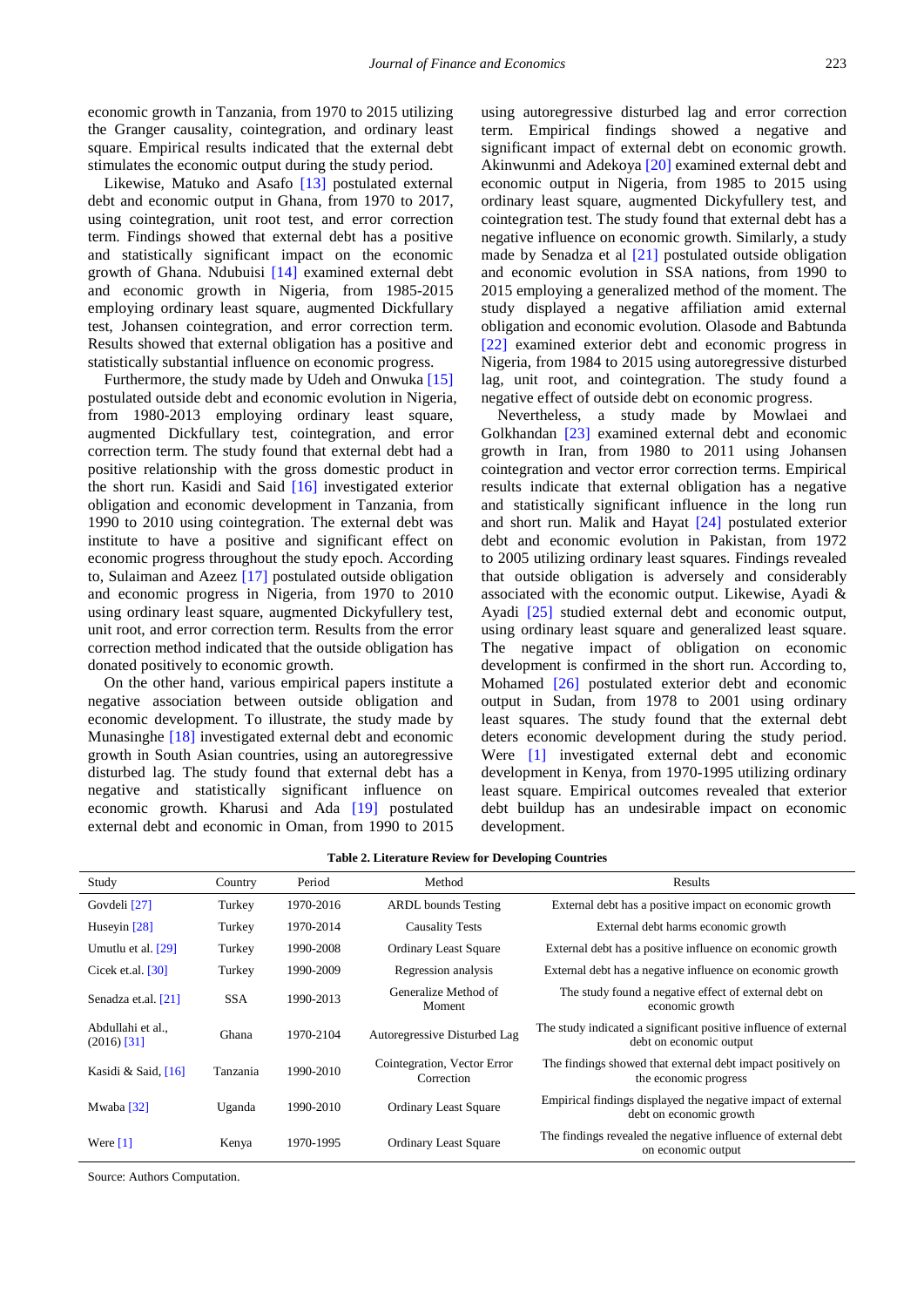# **3. Methodology**

## **3.1. Data and Method of Analysis**

The study utilized data that are secondary. The panel data was extracted from the World Development Indicators (WDI) from the World Bank Data site from 2011-2019. The approaches of investigation or estimate methods comprise the Ordinary Least Square (OLS) method, Augmented Dicky-fuller (ADF) Unit Root test, Bound Co-integration test, Normality Test, Serial Correlation LM Test, Heteroscedicity Test, Omitted Variable Test, Stability Test, and Hausman test.

## **3.2. Model of Specification**

To examine the influence of outside obligation on economic development in East Africa countries, and exposed macroeconomic archetypal is stated subsequent Chongo, [\[33\];](#page-9-14) Getinet and Ersumo, [\[34\].](#page-9-15) The study hypothesized that external debt has a significant impact on the economic growth in East African Community (EAC). The model proxied Gross Domestic Product (GDP) as the endogenous variable to quantity economic development while Exterior Obligation (EX), Export (EXPT), Labor Force (LF), and Gross Capital Formation (GCF) represent the exogenous variables. Thus, before proceeding the coefficient in the model are  $B_1, B_2 > 0$  while  $B_3, B_4 < 0$ .

The econometric form of the model is specified as;  $GDP = f$  (EXD, EXPT.LF, GCF)

The econometric equation becomes;

$$
GDP = B0 + B1EXP + B2EXPT + B3LD + B4GCF + e(1)
$$

Where;

 $B_0$  = intercept of relationship in the model/ constant  $B_1 - B_4 =$  Coefficient of each exogenous variable e = stochastic or error term

# **3.3. Autoregressive Disturbed Lag**

The study utilizes the Autoregrresive Disturbed Lag (ARDL) method or bond testing cointegration established by Pesaran & Shin, [\[35\]](#page-9-16) and Pesaran et al., [\[36\]](#page-9-17) to forecast and inspect long-run association amid the variables in the model(co-integration) and the ECM to scrutinize the impact of outside debt on the economic output in shortrun(short-run dynamics). The ARDL approach has both lagged standards of the dependent variable (autoregressive) and lagged values of the independent variables (disturbed lag) as one of the illustrative variables. The ARDL or bound testing technique has various benefits over the other methods. First, the method is an abridged sole equation approach that can be applied to a small sample magnitude. Contrarily to this, the Engle-Granger approach and Johansen co-integration method forecast the long-run affiliation from a system of equations and are impartially data-concentrated. Shin & Pesaran [\[37\]](#page-9-18) this method fallouts in unprejudiced estimates in the long run, and likewise the evaluations obtained are comparatively more effective for finite and slight sample magnitude. Certainly, this evades the complications that come as a consequence of serial connection and endogeneity [\[36\].](#page-9-17)

Subsequent, the ARDL approach is pertinent even when the regressors are virtuously I  $(0)$  or  $1(1)$  or reciprocally incorporated; so that it circumvents the unpredictability linked with the prior-examining for the order of incorporation of variables under the investigation. Lastly, when lag instruction of the model is received, it warrants the co-incorporation relationship to be estimated by using the OLS technique, similarly is obliging to make a difference among dependent and other explanatory variables, which endures investigating whether a long-run affiliation exists between them. In addition, in ARDL the short-run and long-run constants of the model are forecasted concurrently Pesaran & Shin. [\[35\].](#page-9-16) consequently, the ARDL approach to co-integration involves predicting the unimpeded ECM and it has been concluded the consequent set-up by Pesaran et al., [\[36\]:](#page-9-17)

$$
\Delta GDP = \beta 0 + \beta 1 \Delta EXPt + \beta 2 \Delta EXPTt
$$
  
+
$$
\beta 3 \Delta LFt + \beta 4 \Delta GCFt + \beta 5 (GDP)t - 1
$$
  
+
$$
\beta 6 \Delta (EXPt) - 1 + \beta 7 \Delta (EXPT)t - 1
$$
  
+
$$
\beta 8 (\Delta LF) + \beta 9 (GCF)t - 1 + ECTt - 1
$$
 (2)

ECTt-1 is an error correction term lagged by one period.

The maximum lag criteria examination has been piloted by estimating single equation Vector Autoregressive and via the lag dimension criteria has been performed following Akaike Information Criterion (AIC) to get the highest possible lag number of each variable. Indeed, this was tracked by the forecasting of a single equation unrestricted ECM with the number of selected lags are demonstrated in equation (3). However, this equation is quite different from unimpeded ECM in equation (2) which consists of only lags of entire the variables including the dependent one.

$$
\Delta \text{GDPt} = \beta 0 + \sum_{i=0}^{p} \beta 1 \Delta (\text{GDPt}) - i + \sum_{i=0}^{p} \beta 2 \Delta (\text{EXDt}) - i
$$
  
+ 
$$
\sum_{i=0}^{p} \beta 3 \Delta (\text{EXPTt}) - i + \sum_{i=0}^{p} \beta 4 \Delta (\text{LFt})t - i
$$
  
+ 
$$
\sum_{i=0}^{p} \beta 5 \Delta (\text{GCFt})t - i + \beta 6 (\text{GDPt})t - 1
$$
  
+ 
$$
\beta 7 (\text{EXDt})t - 1 + \beta 8 (\text{EXPTt})t - 1
$$
  
+ 
$$
\beta 9 (\text{LFt})t - 1 + \beta 10 (\text{GCFt})t - 1 + Vt
$$
 (3)

The F-statistics is institute by piloting the Wald test on the coefficient of unhindered ECT variables. It is also essential for analyzing the presence of a long-run association in the model and equated with Pesaran critical value at a 5% level of significance. Hence, if the result of F-statistics is overhead the upper bound value, we cast-off the null hypotheses of no cointegration between variables, nevertheless if it cascades under the lower bound value, we do not discard the null hypothesis of no cointegration and if it mendacities among the bounds, the outcomes are indecisive [\[35\].](#page-9-16) Once it is recognized that variables are cointegrated suggesting that there is a long-run or steadiness link among them, in the short-run, there may be instability. Thus, an error correction instrument is utilized to accurate the uncertainty. Therefore, once there is a validation of a long-run affiliation or co-integration of the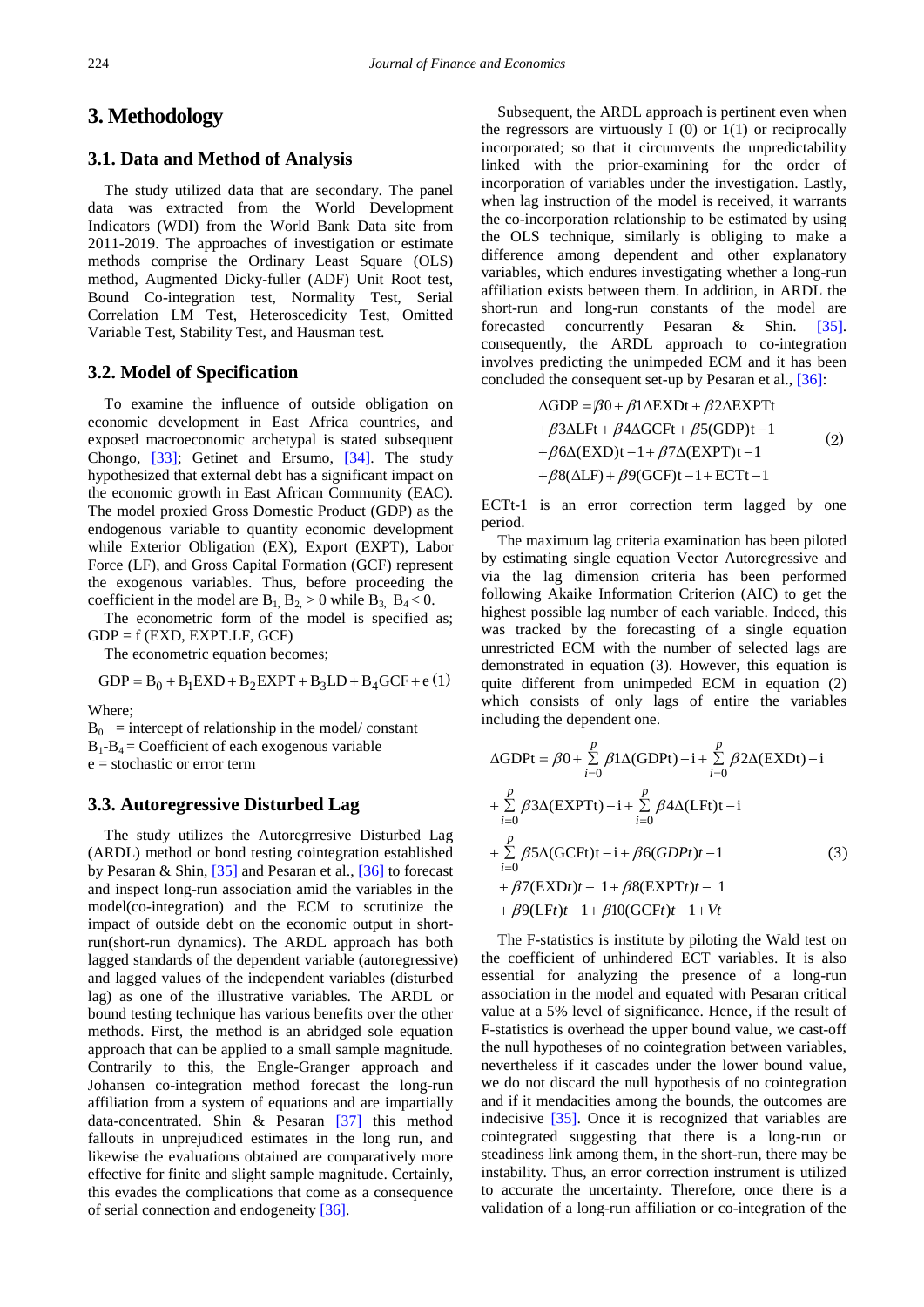variables, the dynamics of the short-run can be derived by estimating ECT with underlined lags are shown in equation4.

$$
\Delta \text{GDPt} = \beta 0 + \sum_{i=0}^{p} \beta 1 \Delta (\text{GDPt}) - i
$$
  
+ 
$$
\sum_{i=0}^{p} \beta 2 \Delta (\text{EXDt}) - i + \sum_{i=0}^{p} \beta 3 \Delta (\text{EXPTt}) - i
$$
 (4)  
+ 
$$
\sum_{i=0}^{p} \beta 4 \Delta (\text{LFt}) t - i + \sum_{i=0}^{p} \beta 5 \Delta (\text{GCFt}) t + \delta ECTt - 1
$$

Where;

 $\Delta$  can be considered the first variance operator; p is the maximum lag span entire other variables continue the similar in the archetypal; ECT is the error correction term;  $\delta$  in equation 5 symbolizes the speed modification while the additional constants ( $\beta$ 1,  $\beta$ 2, 3 ...  $\beta$ 5) of the short-run equation are coefficient linking to short-dynamics of the facsimiles convergence to equilibrium

The error correction term is well-defined as in the succeeding equation (5):

$$
ECTt = \Delta GDPt - \beta - \sum_{i=0}^{p} \beta 1 \Delta (GDPt)t - i
$$
  
\n
$$
- \sum_{i=0}^{p} \beta 2 \Delta (EXDt)t - i - \sum_{i=0}^{p} \beta 3 \Delta (EXPTt)t - i
$$
(5)  
\n
$$
- \sum_{i=0}^{p} \beta 4 \Delta (LPt)t - i - \sum_{i=0}^{p} \beta 5 \Delta (GCFt)t - i
$$

## **3.4. Diagnostic Test of the Model**

To exam for stationarity of a unit root test was performed using the Augmented Dickey-Fuller (ADF), (1981) [\[38\],](#page-9-19) in this study. For example, if the variables in the model are non-stationary, it will finish with bogus regression and the examine statistics turn out to be asymptotically nonstandard. However, even if bound testing doesn't require prior examination for a unit root, in the circumstance of I (2) variables, the entire F-statistics for the existence of co-integration is not justifiable based on the suggestion of [\[36\].](#page-9-17) Thus, a unit root examination is in the ARDL approach might motionless be essential to guarantee that none of the variables is assimilated of order two or yonder. Hence, it's vital to understand that bound testing is established on the hypothesis that the variables are I  $(0)$ , I  $(1)$ , or a combination of the two, but beyond that is unacceptable. Then, the calculation was linked with Mackinnon's [\[39\]](#page-9-20) critical values to conclude whether the series is stationary or not.

The ARDL approach goes via two steps for forecasting the long-run association prior we recognize the order of integration of entire variables [\[36\].](#page-9-17) First, a presence of a long-run link between all variables in the archetypal necessities is to be scrutinized. Second, the long-run and short-run constant of the variables would be projected. Therefore, we perform the next step if there is a long-run co-integration affiliation between the variables in the first stage.

Thus, the variables of curiosity in the ADF exam would be  $\delta$  and the assumption (null and alternative) for the investigation has been displayed in the next format:

H0:  $\delta = 0$  (i.e. it designates a unit root, and the series is non-stationary);

HA:  $\delta$  < 0 (i.e. it signposts no unit root problem and the series is stationary).

To conclude the lags of every variable in the ARDL archetypal, the Akaike Information Criterion (AIC) was utilized as this criteria is frequently suggested for a sample extent fewer than 80.

#### **3.4.1. Normality Test**

For analysis in the case, the series is ordinarily disseminated or not, Jarque-Bera normality exam statistic was utilized. Therefore, in the test statistic, the variance of both kurtosis and Sweness of the series from the standard dissemination was quantified. Hence, if the possible value of Jarque-Bera statistics is lesser than the 5% standard level, then the residuals are not normally disseminated, but if the probability worth of the test is greater than 5%, then we can conclude that the residuals are normally distributed.

#### **3.4.2. Autocorrelation Test**

The Breush-Godfrey serial correlation LM test was used for investigating the problem in the current study. For instance, if the likelihood value is lower than 5%, then we can discard the null hypothesis that shows that the archetypal has a serial correlation issue, or in other words, there is no serial correlation. However, if there is a serial correlation issue it can be detached from the archetypal by generating a one-period lag of the dependent variable or altering all the variables into the main variance [\[40\].](#page-9-21)

#### **3.4.3. Heteroscedasticity Test**

Heteroscedasticity is a complication when the discrepancy of the errors is not continuous and vicissitudes over time. Indeed, this study employed the Breush-Pegan-Godfrey experiment to investigate the existence of heteroscedasticity. Therefore, if the possible value is lower than 5%, then the archetypal has a heteroscedasticity issue and vice versa.

#### **3.4.4. Omitted Variable Testing**

To examine for the variable omission, the study utilized the Ramseys Reset approach for mislaid variables. It exams in case the archetypal agonizes from omitted variable error or not. The judgment law is then to castoff the null hypothesis if the p-value is below the conservative significance worth of 5%.

#### **3.4.5. Stability Test**

The steadiness examination of the long-run coefficients utilized in this paper was CUSUM. The test figures scheme in contradiction of the critical bound of 5% significance. Therefore, if the conspiracy of these statistics leftovers inside the critical bound of the 5% level of significance, the null hypothesis that the collusive vector is identical in each epoch would not be disallowed. That is, entirely constants in the error correction archetypal are steady.

### **3.4.6. Hausman Test**

Hausman test which was established by Huasman, [\[41\]](#page-9-22) was intended to resolve whether to utilize fixed or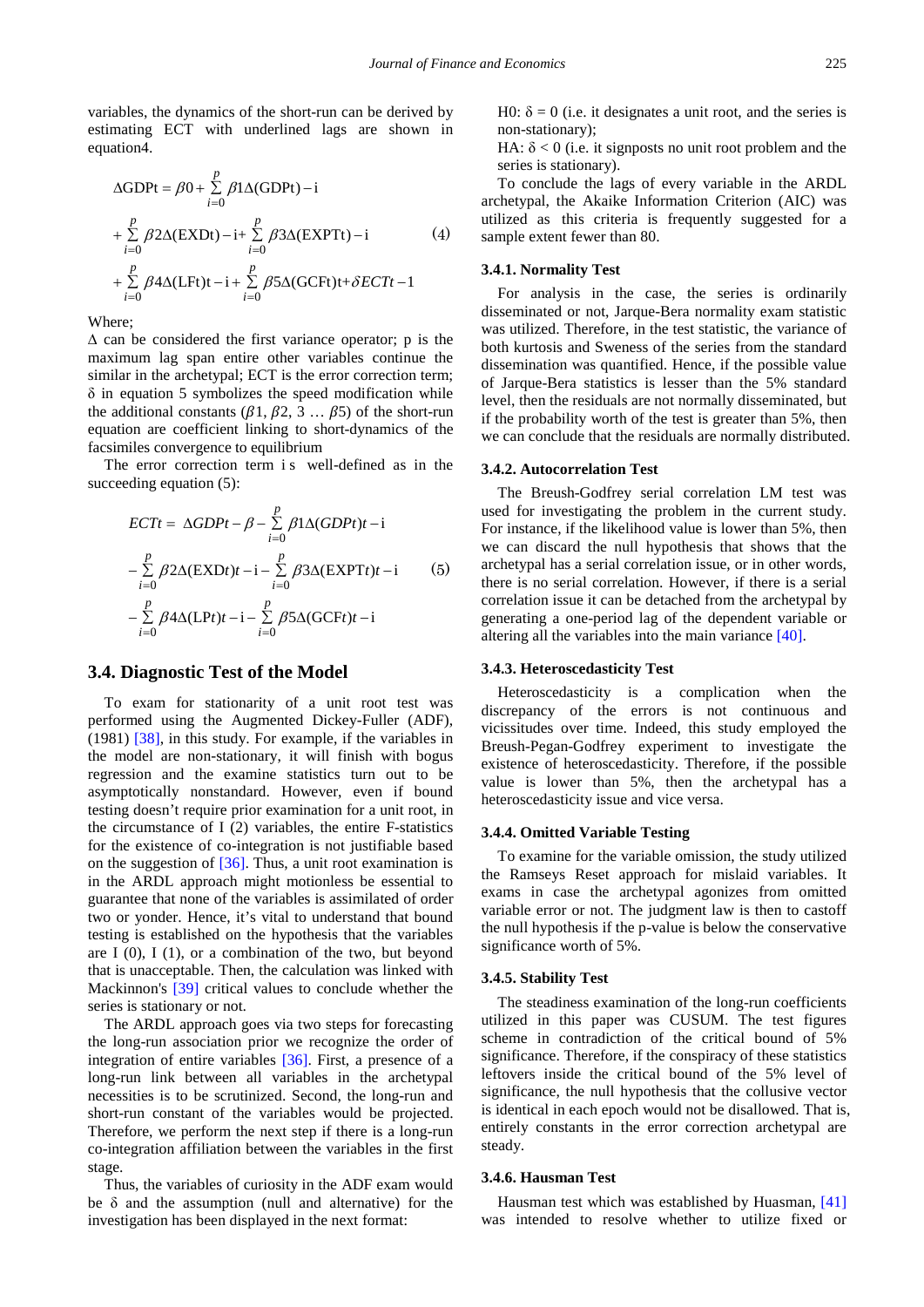random-effect models. The experiment is indomitable to stipulate the influences specification that would harvest the maximum operative constant approximations in the model. Thus, the fixed-effect regression model allows the intercept to vary, however, it does not alter over time. Contrarily, the random-effect model bunches the crosssection and produces a mutual mean value for intercept. Hence, the Hausman test postulates the null hypothesis that indicates the random-effect model as precise against the alternative hypothesis which displays the fixed-effect model as a proper model.

# **3.5. Variables and Working Hypothesis**

### **3.5.1. Dependent Variable**

**Gross Domestic Product (GDP):** The GDP progress rate quotas the yearly economic development of a given country.

## **3.5.2. Independent Variables**

**External Debt (EXD):** it indicates a nation's incapability to encounter its outside debt commitments that adversely impact economic wealth and result from obligation overhang, Shabbir [\[42\].](#page-9-23) The greater proportion emphasizes a nation is not manufacturing sufficient to pay off its obligation and a subordinate proportion indicates hefty economic progress to make the expenditures. Therefore, we expected this variable to hurt the economic growth [\[18,21\].](#page-8-17)

**Export (EXPT):** exports are goods and services that are produced in one nation and sold to buyers in another country. Thus, many economists believe that increase in export leads to an increase in economic output because export directly links to economic development. This variable is anticipated to positively impact economic evolution [\[43,44\].](#page-9-24)

Labor Force (LP): Labor force participation frequency refers to the active populace, who yield goods and services to fulfill their requirements of the society. Most emerging nations faced the problem of low labor force participation. Contrary, various studies show that there is a robust association between economic progress and labor force participation rate. Thus, we expected the positive influence of the labor force on economic growth, because the highly skilled labor force tends to enhance the output [\[45\].](#page-9-25)

**Gross Capital Formation (GCF):** Capital formation refers to the net accompaniments of the stock of capital in the economy, which represent the real scenario of the level of investment, and investment aids to enlarge the productivity capacity which enhances the potential output. Therefore, the proxy of this variable is anticipated to positively influence economic evolution [\[46\].](#page-9-26)

# **4. Result and Discussions**

## **4.1. Unit Root Test**

In panel studies, substantiating for stationarity is a precondition to escape false regression in the archetypal and therefore we require to check in case the variables are not assimilated of order two or beyond. If there is a unit root, it shows that the series underneath exploration is non-stationary whereas the deficiency of a unit root indicates that the stochastic procedure is stationary. Thus, in the ARDL archetypal, the existence of I(2) variables is no longer usable because they are established on the hypothesis that the variables I(0) or I(1).In the ARDL model, the normal Augmented Dickey-Fuller (ADF) was employed to check the instruction of assimilation of the variables. Therefore, if it's institute to be integrated of order two or beyond it is intolerable to apply a bound testing technique to the cointegration test. [Table 3](#page-5-0) displays the outcome of the ADF test.

**Table 3. The Augmented Dickey-Fuller (ADF) unit root test outcome**

<span id="page-5-0"></span>

| <b>Items</b>          | <b>T-Statistics</b> | Probability | Stationary |
|-----------------------|---------------------|-------------|------------|
| <b>ADF</b> Statistics | $-3.124421$         | 0.0319      | I(0)       |
| 1% level              | -3.588509           |             |            |
| 5% level              | $-2.929734$         |             |            |
| 10% level             | $-2.603064$         |             |            |

Source: Authors computation.

Nonetheless, in the refutation of the null hypothesis verdict rule is grounded on ADF critical worth, and the judgment rule is to cast-off the null hypothesis if the outright value of t-statistics is higher than the critical one, and if this is the incident we can conclude the variable is stationary or has no unit root, but, obtain the null hypothesis if the utter value of t-statistics lower than the critical worth which demonstrates the non-stationary of variables. For example, we can see in our model that the outright figure of t-statistics which is -3.124421 is higher than the 5% level of -2.929734, thus we can conclude our model is stationary at level or I(0). The result of the ADF unit root is coherent for employing the ARDL method bounds test technique of co-integration established by Persan et al., [\[36\].](#page-9-17)

## **4.2. Model Diagnostic Tests**

Picking the optimum lag span of every variable in the model is essential. Mentioning this, Shine & Pesaran, [\[35\]](#page-9-16) elucidated that for trivial sample yearly data, a highest of two lag lengths is suggested for the variables. Therefore, for that reason, Akaike Information Criteria (AIC) was utilized, and as a result, a supreme lag length of 1 was designated for the provisional ARDL model in this paper. The AIC designated the optimum lag span of every variable in the archetypal (LGDP, LEXD, LEXPT, LLF, and LGCF) as ARDL (1, 0, 0, 0, and 0). This specification of lag length allows us to obtain a valid outcome and accurate implications in the model. However, in this study different analytical experiments were performed for reliability and authentication of the forecasted long-run and short-run models. Therefore, executed experiments comprise the followings: Normality (Jaque-Bera test), functional form(Ramseys Reset test), serial correlation (Breusch-Pagan LM test), Heteroscedasticity (Breush-Pagan-Godfrey test), and CUMSUM recursive residuals were also carried out to ensure the entire steadiness of the long-run and short-run constants as suggested by Pesaran et al., [\[36\].](#page-9-17)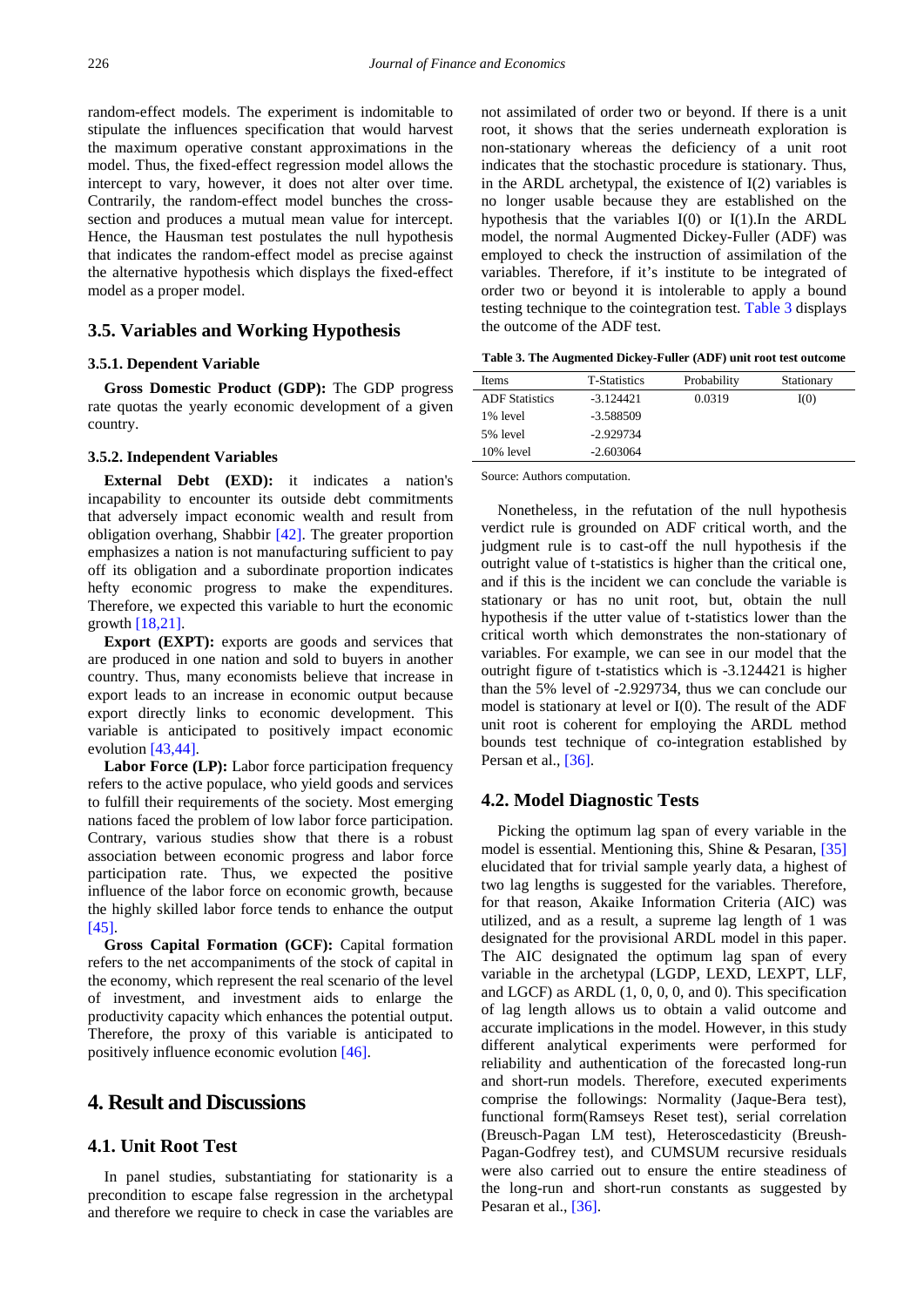**Table 4. Diagnostic tests of the model**

<span id="page-6-0"></span>

| Test statistics                                                                      | LM Version           | F Version                   |  |  |
|--------------------------------------------------------------------------------------|----------------------|-----------------------------|--|--|
| 1: Serial Correlation                                                                | 1.0608(0.3097)       | $F(1,37) = 0.2122(0.9552)$  |  |  |
| 2: Functional Form                                                                   | 1.0413(0.304)        | $F(1,39) = 1.0844(0.304)$   |  |  |
| 3: Normality                                                                         | 12.7608(0.1694)      | Not appropriate             |  |  |
| 4: Heteroscedasticity                                                                | 1.1246(0.3779)       | $F(14,30) = 1.1255(0.3889)$ |  |  |
| 5: Hausman                                                                           | $P-Value = (0.0035)$ | Not appropriate             |  |  |
| 1: It is the Lagrange multiplier test of residual serial correlation                 |                      |                             |  |  |
| 2: This is the Ramseys RESET test outcome utilizing the square of the fitted values. |                      |                             |  |  |
| 3: It is based on a test of Skewness & Kurtosis of residuals in the model            |                      |                             |  |  |

4: This is based on the regression of Squared residuals on Squared fitted values.

Source: Authors Computation.

From [Table 4,](#page-6-0) we can perceive that both the LM and F version of the figures are not adequate to discard the null hypothesis indicated for every test. The results confirm that there is no serial correlation issue, and the null hypothesis of no serial correlation of LM test is abortive to be disallowed due to that the p-value allied with the test statistics is larger than the usual significant level (0.309>0.05). Thus, the LM exam for the serial association is employed since it tenacities the disadvantage linked to the customary Durbin Watson examination static that is not appropriate once the lagged value of the dependent variable is amalgamated as a repressor in the archetypal. Additional, the Ramsey Reset test hypothesizes in case the archetypal agonize from omitted variable bias, and we failed to reject the null supposition of the Ramsey Reset method which elucidated that the model is correctly designated, it's due to the likelihood value being higher than the conservative significant value of (0.304>0.05). Therefore, this result indicates that the model did not have any omitted variable bias, and it's well specified. In contrast, other tests that we carry out consist of heteroskedasticity, and the result of the study showed that the errors are ordinarily disseminated and the archetypal doesn't experience the heteroscedasticity problem. Thus, we can see from the outcome, the null hypothesis of no heteroskedasticity is abortive to be disallowed at a 5% significant level since its p-value related is higher than the normal significant level  $(0.3779>0.05)$ .

Moreover, the normality test of Jaque-Berra the study abortive to castoff the null supposition that the residuals are ordinarily disseminated because that the p-value related to the test is superior to the conservative significant value of 0.05(0.1694>0.05). Moreover, we performed Hausman, [\[41\]](#page-9-22) to select the most accurate model in our study between random and fixed-effect models, and from the outcome of the test, it indicates the suitability of the Fixed Effect Model (FEM), after rejecting the null hypothesis and accepting alternative one based on the significant level of p-value which is (0.0035).

In addition, the durability of the archetypal for the long-run and short-run link has been identified utilizing Cumsum as recommended by Pesaran & Shin, [\[47\]](#page-9-27) and in the exam results if the cumulative number of leftovers within between the two critical streaks the null hypothesis of the modification requirement of the model can be putative, but if the overall goes beyond between the two critical bounds there is survives sequence stricture instability issue. Thus, in our study, the Cusum of the residual are instituted inside the restrictions of the 5% significant critical bounds and it has been extended on the deduction that there is no basic unsteadiness in the model. Indeed, the model assumes to be so robust, steady, and highly effective in forecasting the short-run and long-run association among the dependent variable and the encompassed regressors. Thus, we can observe the result from the below graph.



**Figure 1.** Cusum Result via E-Views (Source: Authors compilation)

## **4.3. Testing for the Long Run Link**

In the procedure of utilizing the bounds testing method of co-integration, initially forecasting the ARDL archetypal indicated is obligatory. The value of f-statistics is institute through the Wald-test steered by authoritative constraints on the projected long-run constants of variables. Previously, the calculated F-statistics value is related to the inferior bound and higher bound critical values tabulated in tables of Persan et al [\[36\]](#page-9-17) and Narayan [\[39\].](#page-9-20) Consequently, the inferior and superior bound values of Narayan [\[48\]](#page-9-28) were institute suitable for trifling sample dimensions amid 30 and 80 annotations; subsequently utilized in this study.

In [Table 5,](#page-7-0) the calculation of all F-statistics is indicted to be lower than the higher bound critical values at a 5% level of significance. Also, the outcomes show there is no long-run affiliation or co-integration among GDP, external debt, and other explanatory variables in the model since F-statistics are lower than both upper and lower bounds. However, we don't discard the null hypothesis but we proceed with estimating the short-run model which is Autoregressive-disturbed lag in the study.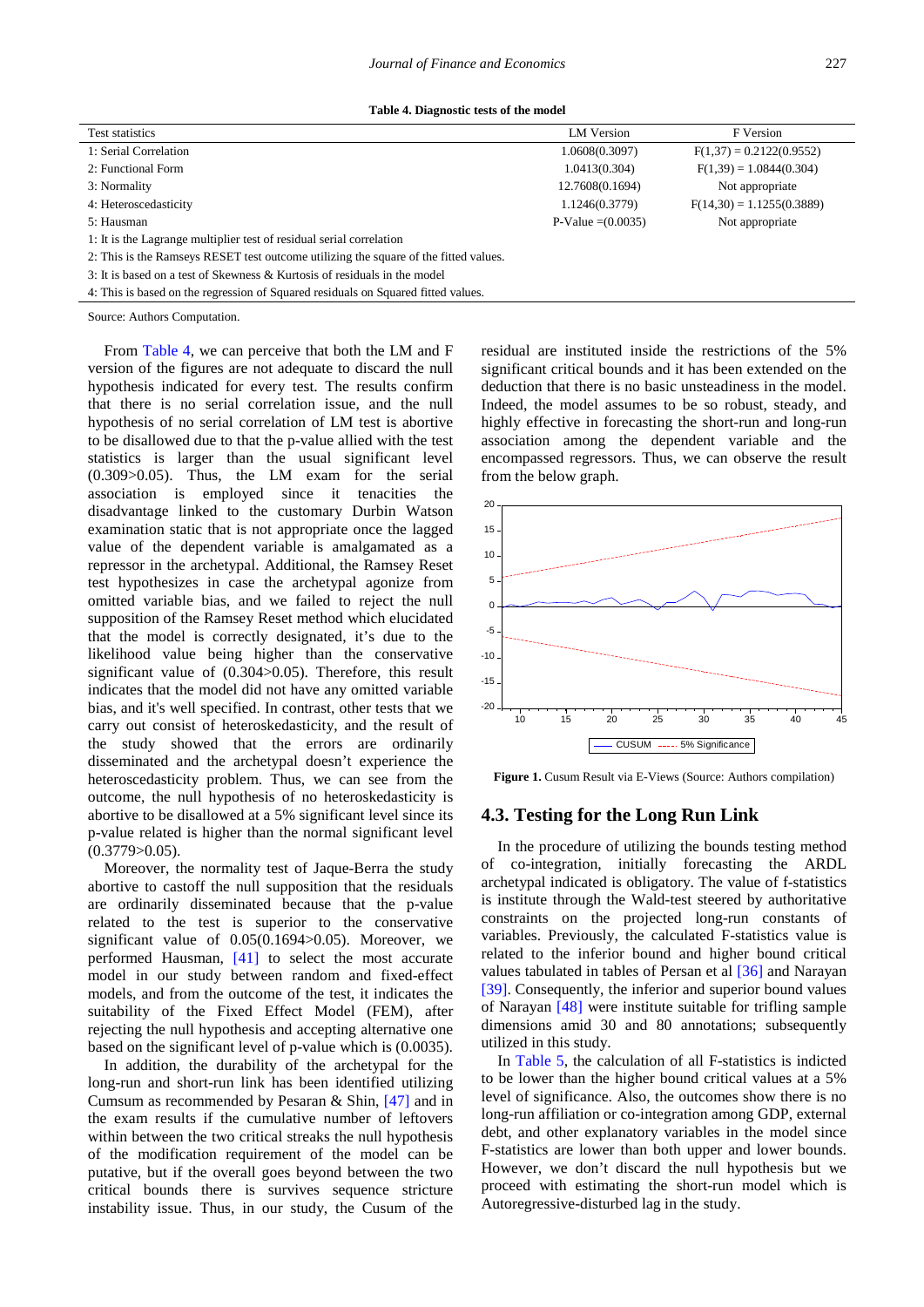**Table 5. F-statistics for bound testing the Presence of Long-Run Association**

<span id="page-7-0"></span>

| Dependent<br>variable | <b>F-Statistics</b> | Lower Bound<br>$I(0) \% 5$ | Upper Bound<br>I(1), %5 | Cointegration    | Optimal lag in<br>the model | Number of<br>observation |
|-----------------------|---------------------|----------------------------|-------------------------|------------------|-----------------------------|--------------------------|
| LGDP                  | 2.784184            | 2.86                       | 4.01                    | No Cointegration |                             | 43                       |
| LEXD                  | 1.622120            | 2.86                       | 4.01                    | No Cointegration |                             |                          |
| <b>LEXPT</b>          | 1.020256            | 2.86                       | 4.01                    | No Cointegration |                             |                          |
| <b>LGCF</b>           | .929536             | 2.86                       | 4.01                    | No cointegration |                             |                          |
| LLF                   | 0.940436            | 2.86                       | 4.01                    | No cointegration |                             |                          |

Source: Author Computation.

**Table 6. Result of Short-run Model Specification for the preferred ARDL (1, 0, 0, 0, 0,) Model**

<span id="page-7-1"></span>

|                       |                           | Dependent Variable= DGDP |                           |             |
|-----------------------|---------------------------|--------------------------|---------------------------|-------------|
| Independent Variables | Coefficient               | St.Error                 | <b>T-Statistics</b>       | Probability |
| $D(LEXD(-1))$         | $-0.081245$               | 0.251839                 | 0.322607                  | 0.7488      |
| $D(LEXPT(-1))$        | 0.186439                  | 0.483326                 | 0.385741                  | 0.7018      |
| $D(LLF(-1))$          | 0.489088                  | 1.595479                 | 0.306546                  | 0.7609      |
| $D(LGCF(-1))$         | $-0.000278$               | 0.593614                 | $-0.000469$               | 0.9996      |
| D(C)                  | $-0.024058$               | 0.052504                 | $-0.458222$               | 0.6494      |
| R-Squared 0.0111      | Adjust R-Squared -0.92983 | F-Stat 0.1067(0.9794)    | Durbin-Watson Test 2.3174 |             |

Source: Authors Computation.

# **4.4. A Short-run Constant of ARDL Estimations**

From [Table 6](#page-7-1) results endorsed that the dependent variable was well elucidated by the variables including in the archetypal, whereby the adjusted R-Squared revealed about 92% of the short-run dissimilarity in the dependent variable which is GDP is projected by the control variables in the model. Additionally, the replicas competence has been inspected by the F-statistics and based on the outcomes of P-value (0.9794) of the F-statistics specifies that the whole model was insignificant to elucidate the relationship. However, the Durbin-Watson experiment figures of (2.3174) showed that there is no series autocorrelation problem in mode1.

On the other hand, from the short-run outcome, the variable LEXD has a negative coefficient but is statistically in-significantly associated with the economic growth of East African countries during the study period. This is in line with the study made by [\[49,50,51\]](#page-9-29) whose institute no clear association between outside debt and economic output. Similarly, other explanatory variables including LEXPT and LLP reported a positive coefficient but were statistically insignificant, while LGCF documented a negative coefficient but remain statistically insignificant. Therefore, the overall results indicated the nonexistence of any affiliation among the dependent variable and other explanatory variables regarding the short-run model of specification ARDL.

|  |  |  |  |  | Table 7. Descriptive Statistics and Variance Inflation Factor |  |  |  |  |
|--|--|--|--|--|---------------------------------------------------------------|--|--|--|--|
|--|--|--|--|--|---------------------------------------------------------------|--|--|--|--|

<span id="page-7-2"></span>

| Variable Name | VIF  | Mean    | Minimum | Maximum |
|---------------|------|---------|---------|---------|
| LEXD          | 1.47 | 10.0999 | 9.1646  | 10.5342 |
| <b>LEXPT</b>  | 1.69 | 1.1826  | 0.8825  | 1.6520  |
| LLF           | 1.91 | 1.8620  | 1.6963  | 1.9292  |
| <b>LGCF</b>   | 2.16 | 1.4181  | 0.9165  | 1.7323  |
| Mean VIF      | 1.81 |         |         |         |

Source: Authors Computation.

[Table 7](#page-7-2) displays the descriptive statistics and variance inflation factor, therefore based on the result of variance inflation factor we can detect the deficiency of multicollinearity issue among the control variables since most values are below 10 percent. Farrar & Gluaber [\[52\]](#page-9-30) demonstrated that if the value is below 10 percent it shows the absence of multicollinearity problem between the explanatory variables utilized in the study. Contrarily, descriptive statistics highlighted the average value among countries export hold the least value which is 0.88 while external debt has the maximum value which is 10.53.

**Table 8. Regression Results**

| <b>Items</b>      | Fixed Effect Model(FEM) |
|-------------------|-------------------------|
| LEXD              | $-18000(0.828)$         |
| <b>LEXPT</b>      | 0.20809(0.103)          |
| LLF               | $1.8056(0.005)$ **      |
| LGCF              | $0.2345(0.016)$ **      |
| -Cons             | $-139.9061(0.005)$ **   |
| Observation       | 45                      |
| Adjust R-Square   | 0.0684                  |
| $F-stat. F(4,36)$ | $3.58(0.0148)$ **       |
|                   |                         |

Source: Authors Computation. \*, \*\* and \*\*\* indicate the significant level at 10%, 5%, and 1% respectively.

Concerning the results of table-8 inveterate that the dependent variable is highly explained by the variables containing the model. To illustrate, adjust R-square displays that about 68% of variations of the dependent variable are elucidated by the explanatory variables in the archetypal. While the model capability has been inspected by the F-statistics whereby the P-value of (0.0148) of the F-statistics designates that overall the archetypal was significant and clarifies the association quite well.

However, the external debt variable has a negative and statistically insignificant influence on the economic growth of the East African region during the study period. Indeed, this is in line with the study made by [\[49,50,51\].](#page-9-29) There could be various reasons that could cause negative and insignificant relationships of both variables. For instance, most of the countries in the sample incurred a huge external debt, but those funds didn't go to the ideal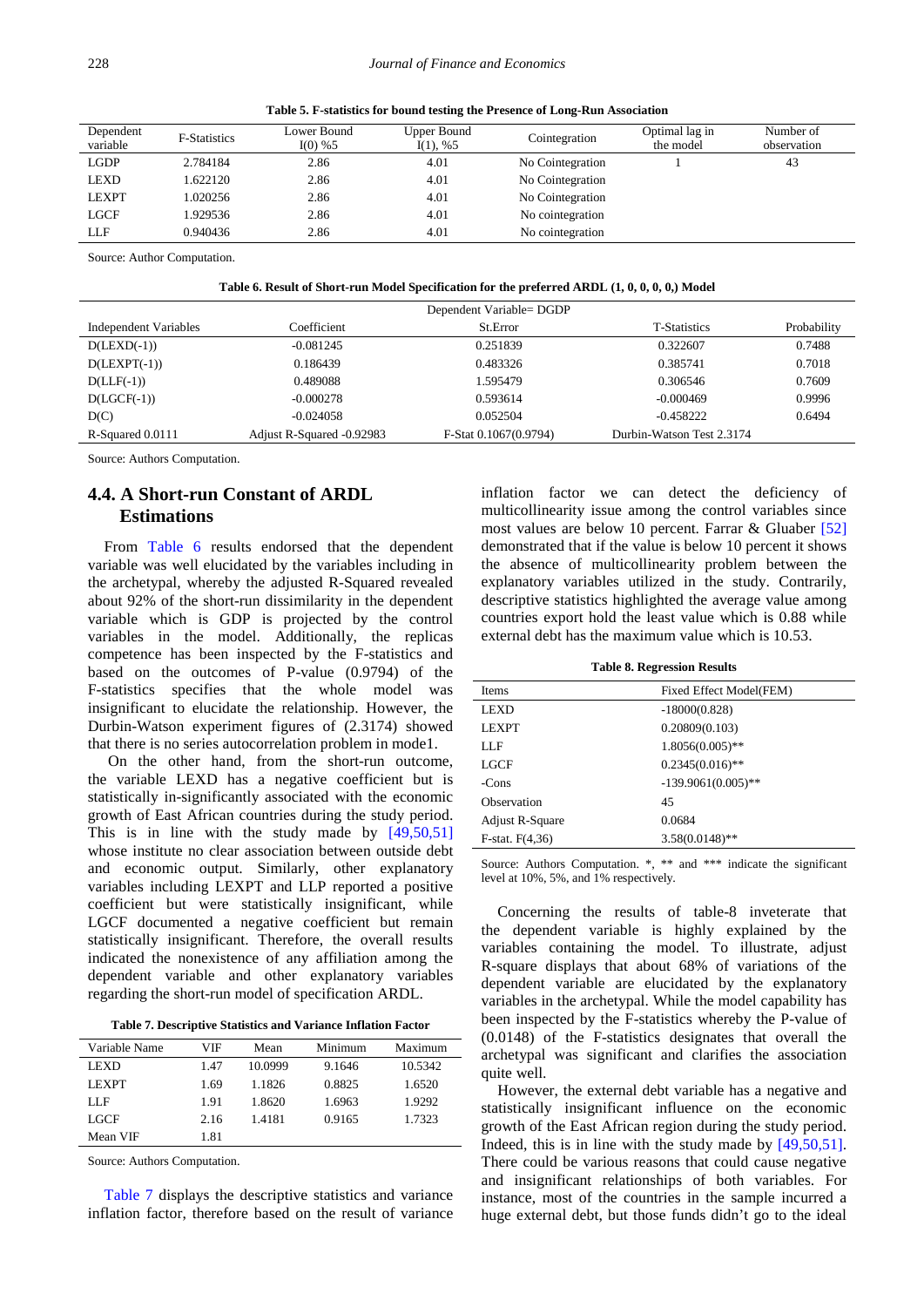projects that could contribute positively the economic development. Fajana [\[53\]](#page-9-31) suggested that incurring outside obligation is not a bad option, however, the problem ascends from mishandling of those funds. Also, the obligation overhang concept of Krugman [\[8\]](#page-8-7) postulated that gigantic borrowing results in extraordinary appreciation, debt traps, and slows turn economic output.

Likewise, the export variable has a positive coefficient and is statistically insignificant which indicate the lack of internationalization of those nations, although most of the countries in the region characterize the export of agricultural products it's clear that they still lack behind when it comes to the exportation of goods and service at international markets, and this undoubtedly required a clear policy that motivates local producers and prevents them to face various obstacles including access to finance, usage of the latest technology, offering efficient training, social justice, and implementation of rules and regulations in a fair manner.

In contrast, the labor force has a positive and statistically significant impact on economic development, and this emphasizes that a one percent increase in the labor force will lead 1.8056 increase in economic development. Therefore, this is consistent with the study made by Ejaz, [\[54\];](#page-9-32) Mujahid and Zafar [\[55\]](#page-9-33) for developing nations. Finally, gross capital formation has a positive and statistically significant effect on the economic growth of the region. To illustrate, a one percent upsurge in gross capital formation will lead to 0.2345 enlargements of economic growth. Therefore, this is in line with the study made by [\[36\].](#page-9-17)

# **5. Conclusion and Policy Implications**

This study aims to investigate the impact of outside debt on economic development in East Africa countries which is an essential economic subject that continuously fascinates the consideration of policymakers with the view to extending accurate policy measures that will diminish the adverse impact of exterior obligation and subsequently improve the economic growth which will lead a positive insinuation on poverty.

Nevertheless, we utilized an exposed macroeconomic archetypal which contains (LGDP, LEXD, LEXPT, LLF, and LGCF). The study period covers from 2011 to 2019. Utilizing an ARDL bounding testing approach; we were not able to create a long-run affiliation among the variable used in the model. Similarly, the estimation outcome of the short-run ARDL model failed to detect a short-run association among the variables. However, regarding the fixed-effect model, it shows outside debt (LEXD) has a negative and statistically insignificant influence on economic progress. Therefore, this might justify the presence of debt overhang influences in the region and therefore might require to have proper policies on regulating external debt burden to ensure economic output in the region. Gross Capital Formation (LGCF) and Labor Force (LLF) were the only variables found to be positively significant respectively in effecting economic development for East African Community (EAC) member countries at a 5% level of significance correspondingly. While the export variable was institute to be statistically insignificant.

Therefore, the findings determine that the EAC nations economic expansion was impacted by the gross capital formation and labor force, careful deliberation must make for any policies that might influence these two variables.

To sum up, debt management and debt reducing strategies should be implemented by EAC member nations to enhance economic development. Public debt consistency policy should be arranged and implemented as they will aid and facilitate economic progress. Similarly, gross capital formation and labor force should be stimulated by promising political stability and an effective regulatory system so that investors feel comfortable investing. Also, governments of EAC nations require to promote a policy that enhances saving interest rates to avoid heavily relying on external debt to finance projects that need gigantic capital.

# **References**

- <span id="page-8-0"></span>[1] Were, M. (2001). The impact of external debt on economic growth in Kenya: An empirical assessment (No. 2001/116). WIDER discussion paper.
- <span id="page-8-1"></span>[2] Soludo, C. C. (2003). Debt, poverty, and inequality. Okonjo-Iweala, Soludo, and Muhtar (Eds.), The Debt Trap in Nigeria, Africa World Press NJ, 23-74.
- <span id="page-8-2"></span>[3] UNCTAD (2016). Economic development in Africa Report 2016. Debt dynamics and development finance in Africa. www.unctad.org/en/PublicationsLibrary/aldcafrica2016\_en.pdf (Accessed 20 May 2016).
- <span id="page-8-3"></span>[4] Babu, J. O., Kiprop, S., Kalio, A. M., & Gisore, M. (2014). External debt and economic growth in the East Africa community. African journal of business management, 8(21), 1011-1018.
- <span id="page-8-4"></span>[5] Momodu, A. A. (2012). Effect of debt servicing on economic growth in Nigeria. Reiko Journals of Business and Finance, 4(3), 116-124.
- <span id="page-8-5"></span>[6] Eduardo, B. (1989). The Effect of External debt on Investment. Finance and Development 26(3) 17-19.
- <span id="page-8-6"></span>[7] Eton, J, (1995). Sovernity Debt: A Primer. The World Bank Economic Review, 7(2). http://documents. World Bank. Org/curated/425051468741322444/sovereign-debt-a primer (accessed 7 July 2021).
- <span id="page-8-7"></span>[8] Krugman, P. (1988). Financing vs. forgiving a debt overhang. Journal of Development Economics, 29(3), 253-268.
- <span id="page-8-8"></span>[9] Serieux, J., & Yiagadeesen, S. (2001). The debt service burden and growth: Evidence from low income countries. The North-South Institute, Ottawa.
- <span id="page-8-9"></span>[10] Fosu, A. K. (1996). The impact of external debt on economic growth in Sub-Saharan Africa. Journal of economic development, 21(1), 93-118.
- <span id="page-8-10"></span>[11] Alwi, S. F., Lee, H. A., Azman, N. S., & Lee, H. H. (2020). External Debts and Economic Growth in Malaysia.
- <span id="page-8-11"></span>[12] Marobhe, M. (2019). External debts and economic growth in Tanzania. Review of Integrative Business and Economics Research, 8(1), 64-79.
- <span id="page-8-12"></span>[13] Matuka, A., & Asafo, S. S. (2018). External debt and economic growth in Ghana: A co-integration and a vector error correction analysis.
- <span id="page-8-13"></span>[14] Ndubuisi, P. (2017). Analysis of the impact of external debt on economic growth in an emerging economy: Evidence from Nigeria. African Research Review, 11(4), 156-173.
- <span id="page-8-14"></span>[15] UDEH, S. N., UGWU, J. I., & Onwuka, I. O. (2016). External debt and economic growth: The Nigeria experience. *European Journal of Accounting Auditing and Finance Research*, *4*(2), 33- 48.
- <span id="page-8-15"></span>[16] Kasidi, F., & Said, A. M. (2013). Impact of external debt on economic growth: A case study of Tanzania. Advances in Management and Applied Economics, 3(4), 59.
- <span id="page-8-16"></span>[17] Sulaiman, L. A., & Azeez, B. A. (2012). Effect of external debt on the economic growth of Nigeria. Journal of Economics and sustainable development, 3(8), 71-79.
- <span id="page-8-17"></span>[18] Munasinghe, S. D. (2020). Analysis of Public Debt on Economic Growth in South Asian Countries.